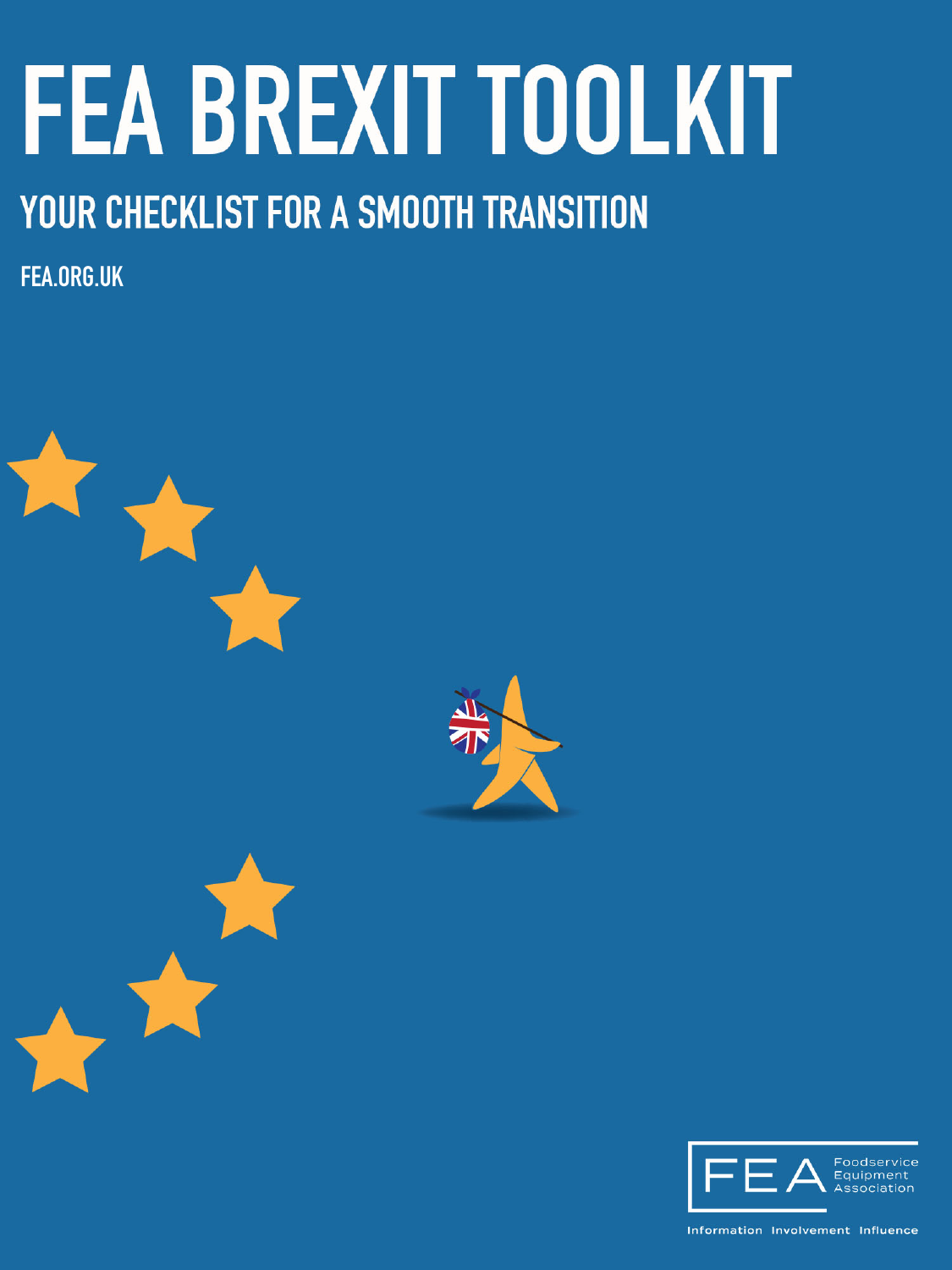### **Contents**

| 1. Business Strategy                           | Page 3  |
|------------------------------------------------|---------|
| Will Brexit Present any Business Opportunities | Page 4  |
| 2. Operations                                  | Page 5  |
| Supply Chain                                   | Page 6  |
| Transport and Logistics                        | Page 7  |
| Customs, Tariffs and Taxation                  | Page 8  |
| 3. Innovation                                  | Page 9  |
| Regulations and Standards                      | Page 10 |
| 4. Sales and Marketing                         | Page 11 |
| UK Market Dynamics                             | Page 12 |
| Customers                                      | Page 13 |
| Competition                                    | Page 14 |
| 5. Finance                                     | Page 15 |
| Currency                                       | Page 16 |
| 6. People and Management                       | Page 17 |
| Movement of People                             | Page 18 |

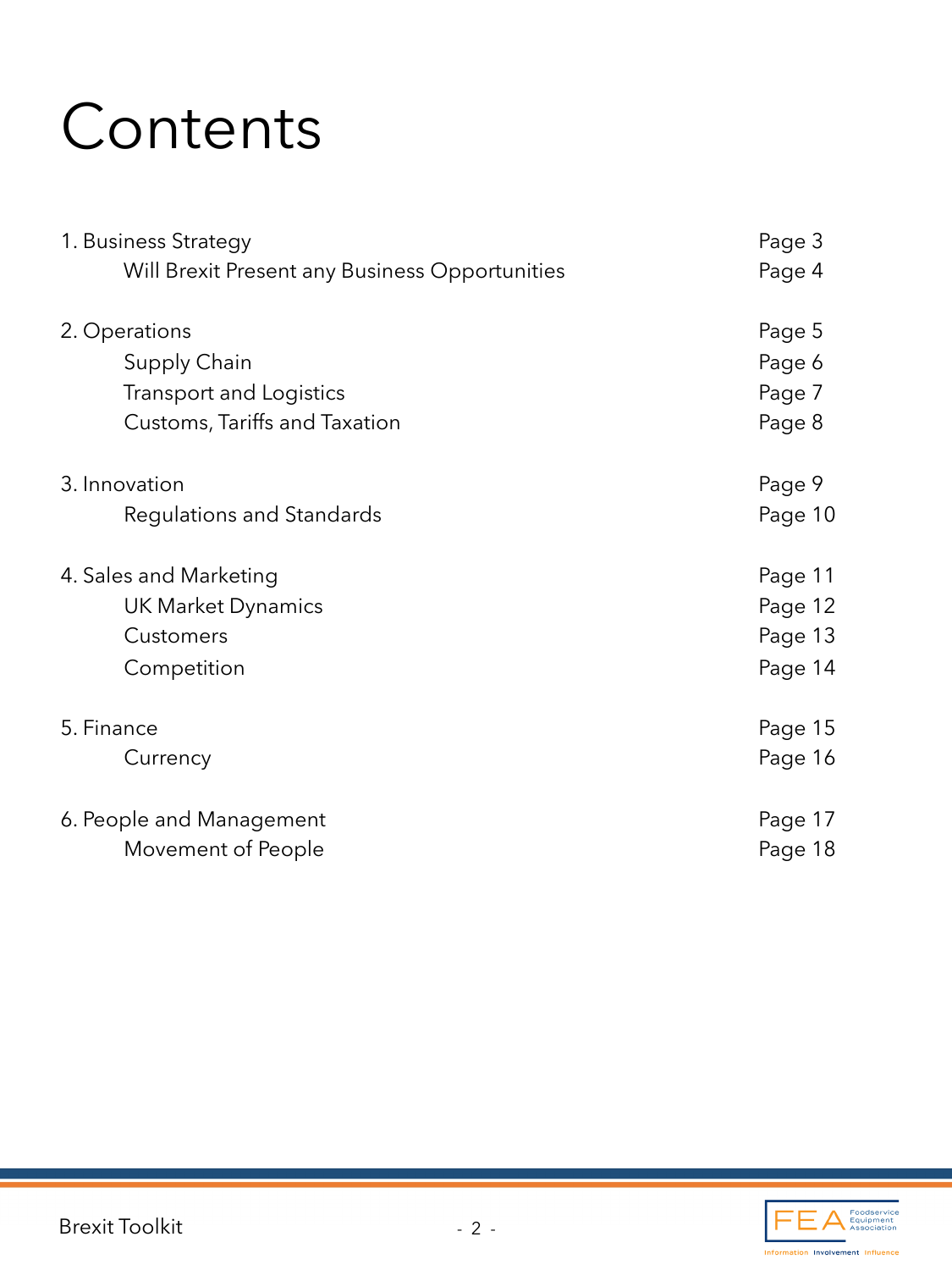### 1. Business Strategy

Mid to long term plan of action to achieve sustainable, profitable growth

- 1.1 Have you appointed/assigned a person/team to respond to Brexit?
- 1.2 Have you identified the potential risks of Brexit to your business?
- 1.3 Will Brexit present business opportunities for your business?
- 1.4 What steps have you taken to mitigate against the effects of a potential slowdown in the UK market?

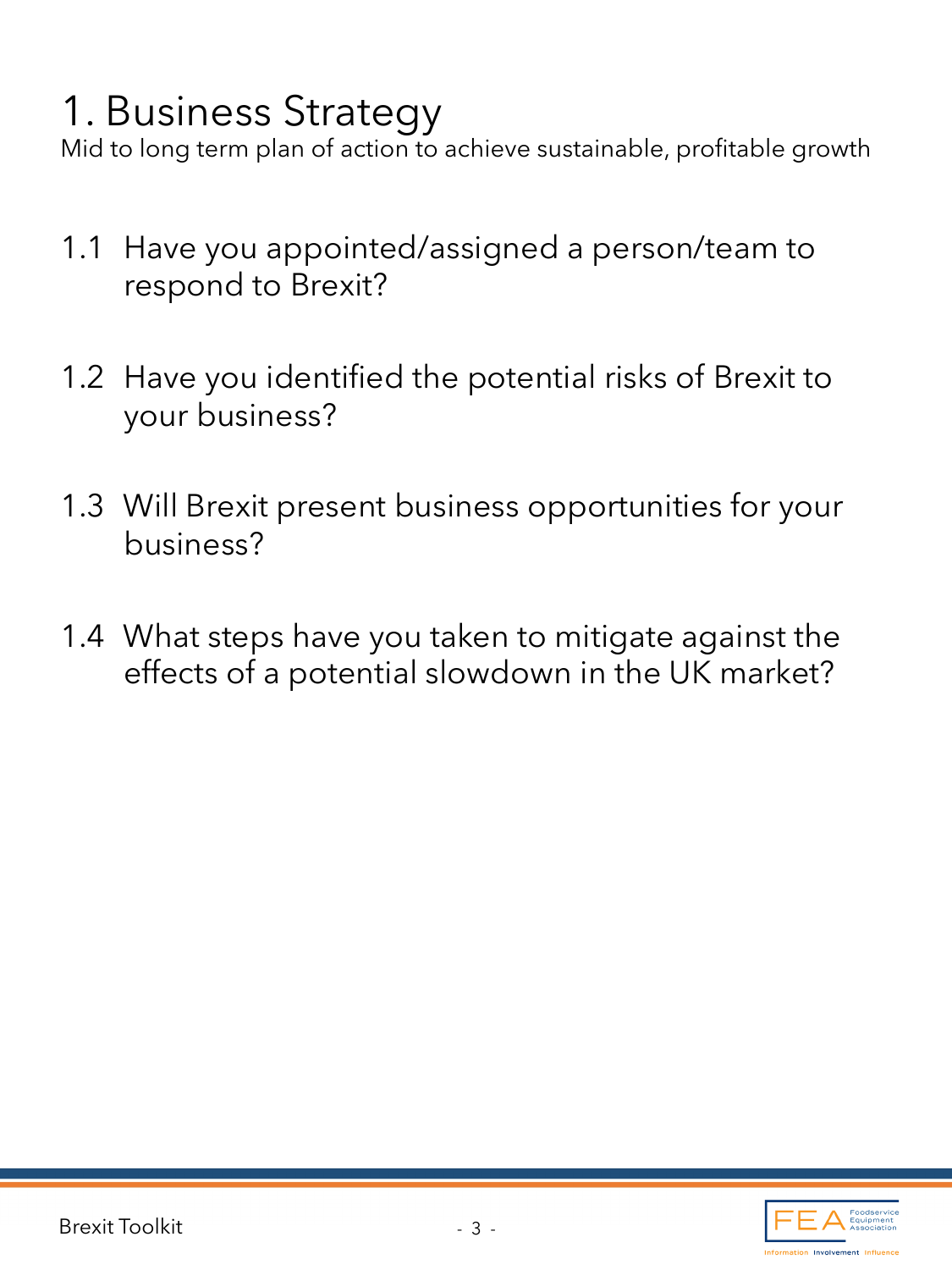### Will Brexit present any business opportunities?

- Sales opportunities?
- Cost saving opportunities?
- Other?

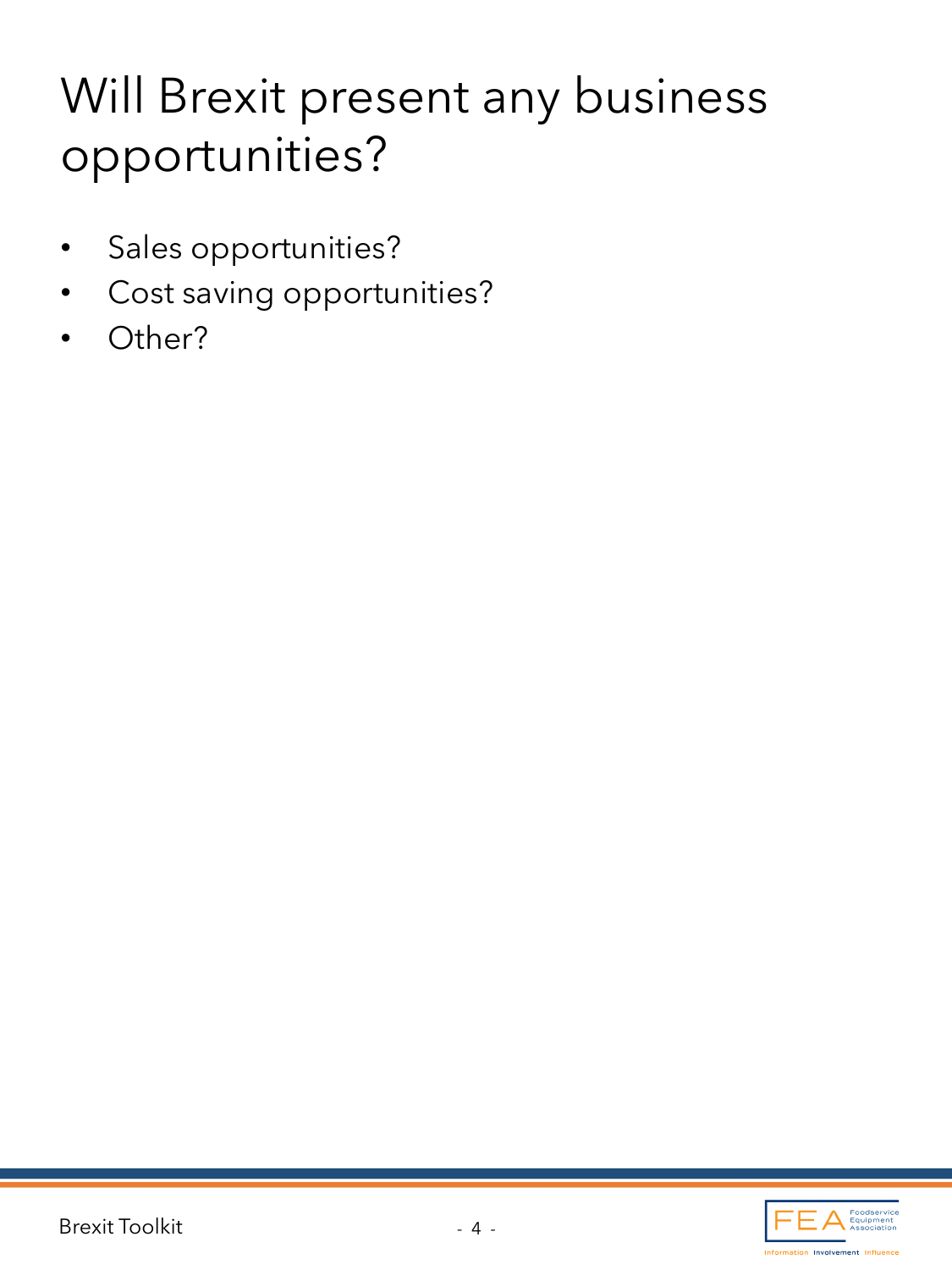# 2.Operations

Design, delivery, improvement of systems to deliver products and services.

- 2.1 Have you reviewed your operations to identify how you can improve efficiencies in light of Brexit?
- 2.2 Have you reviewed your supplier base for vulnerability in light of Brexit?
- 2.3 What have you done to manage the impact of Brexit on the movement of goods to and from the UK?
- 2.4 Have you considered resources needed for extra administration that may arise as a result of Brexit?

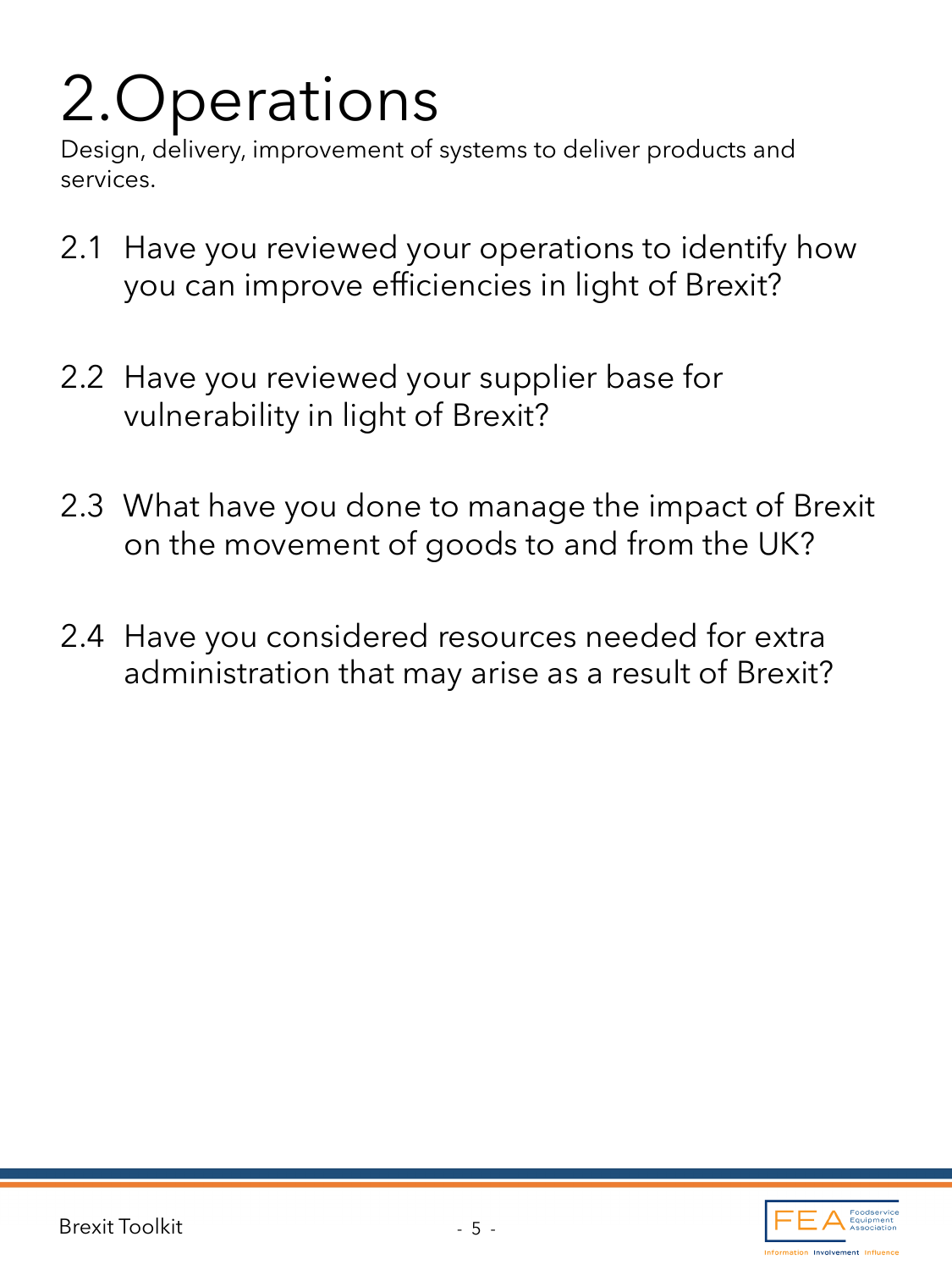# Supply Chain

#### Potential Impact

- Increased cost of raw material, components, energy etc.
- Interruption to continuity and reliability of supply.
- Difficulties with distribution from UK.

- Review and reduce complexity of supply chain.
- Engage directly with supplier (rather than distributor).
- Identify alternative suppliers.

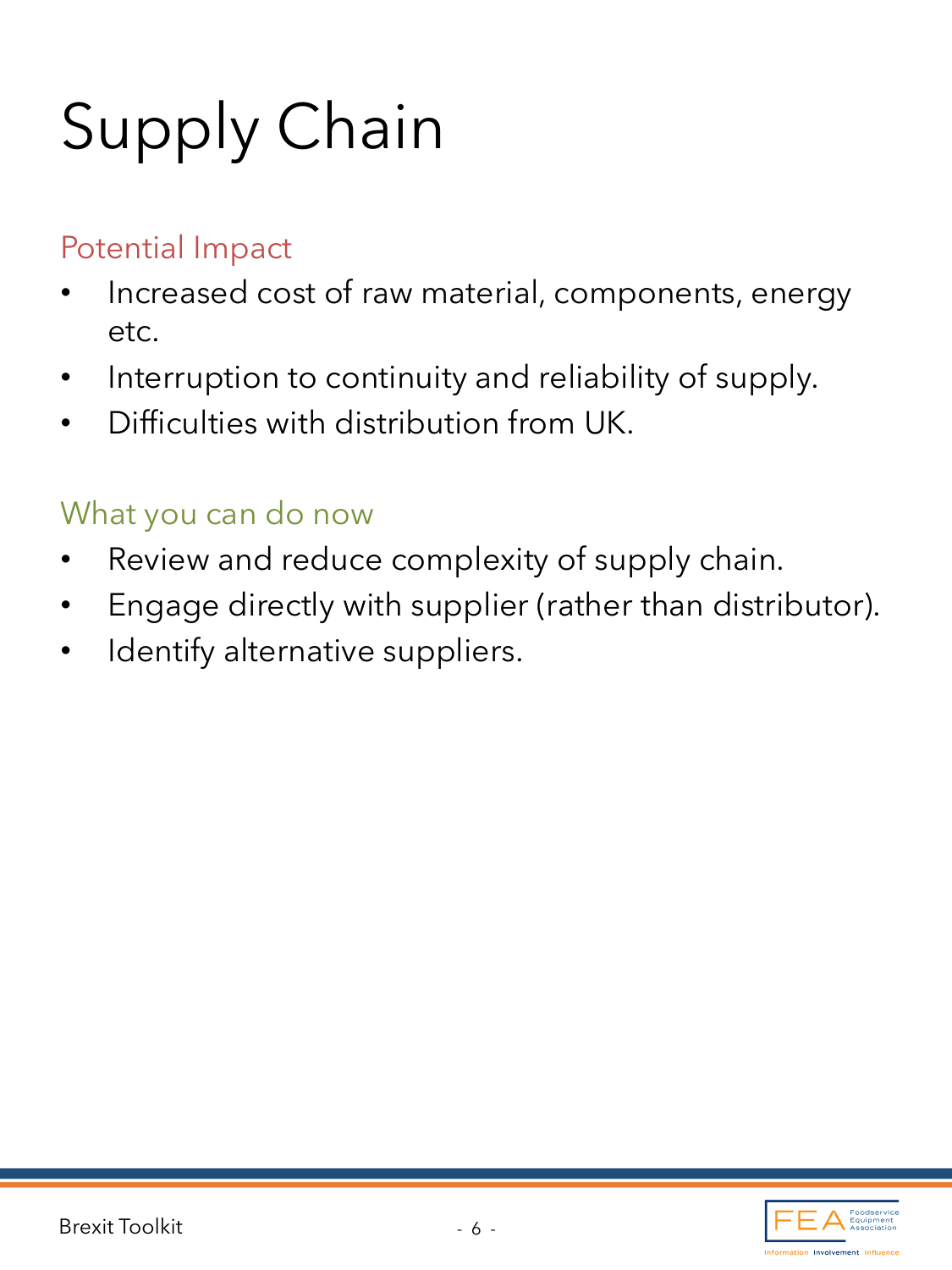### Transport and Logistics

#### Potential Impact

- Delays in receipt of supplies and delivery of goods to, from and through the UK.
- Additional administration and complexities.

- Understand current routes.
- Identify and explore alternative options.

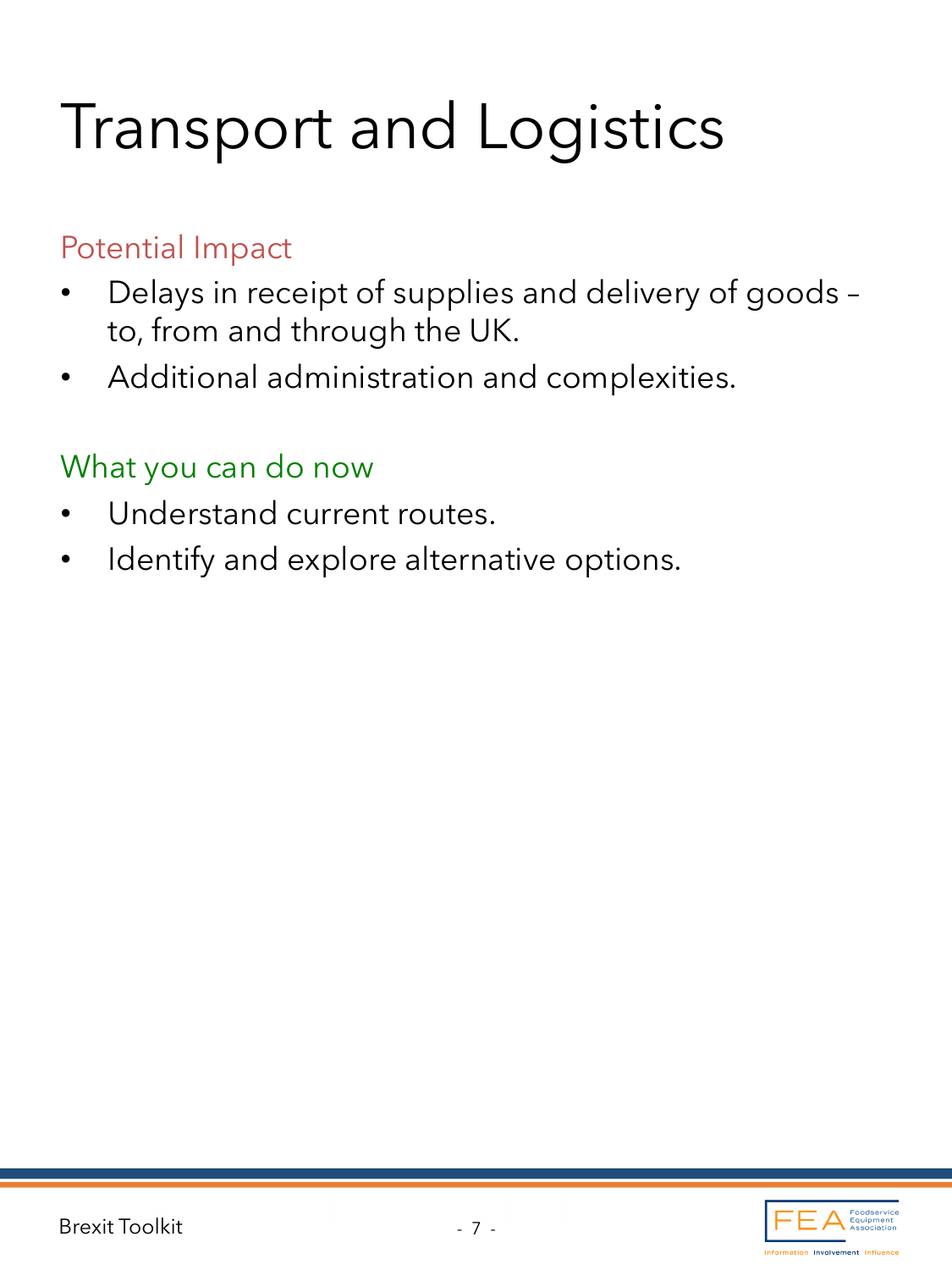### Customs, Tariffs and Taxation

#### Potential impact

- Increase in price of your product or service.
- Increase in price of supplies from EU.
- Additional administration and complications.
- Increased delivery times for supplies and product.

- Review potential impact.
- Keep abreast of developments in general and in your industry.
- Prepare for cash flow implications.

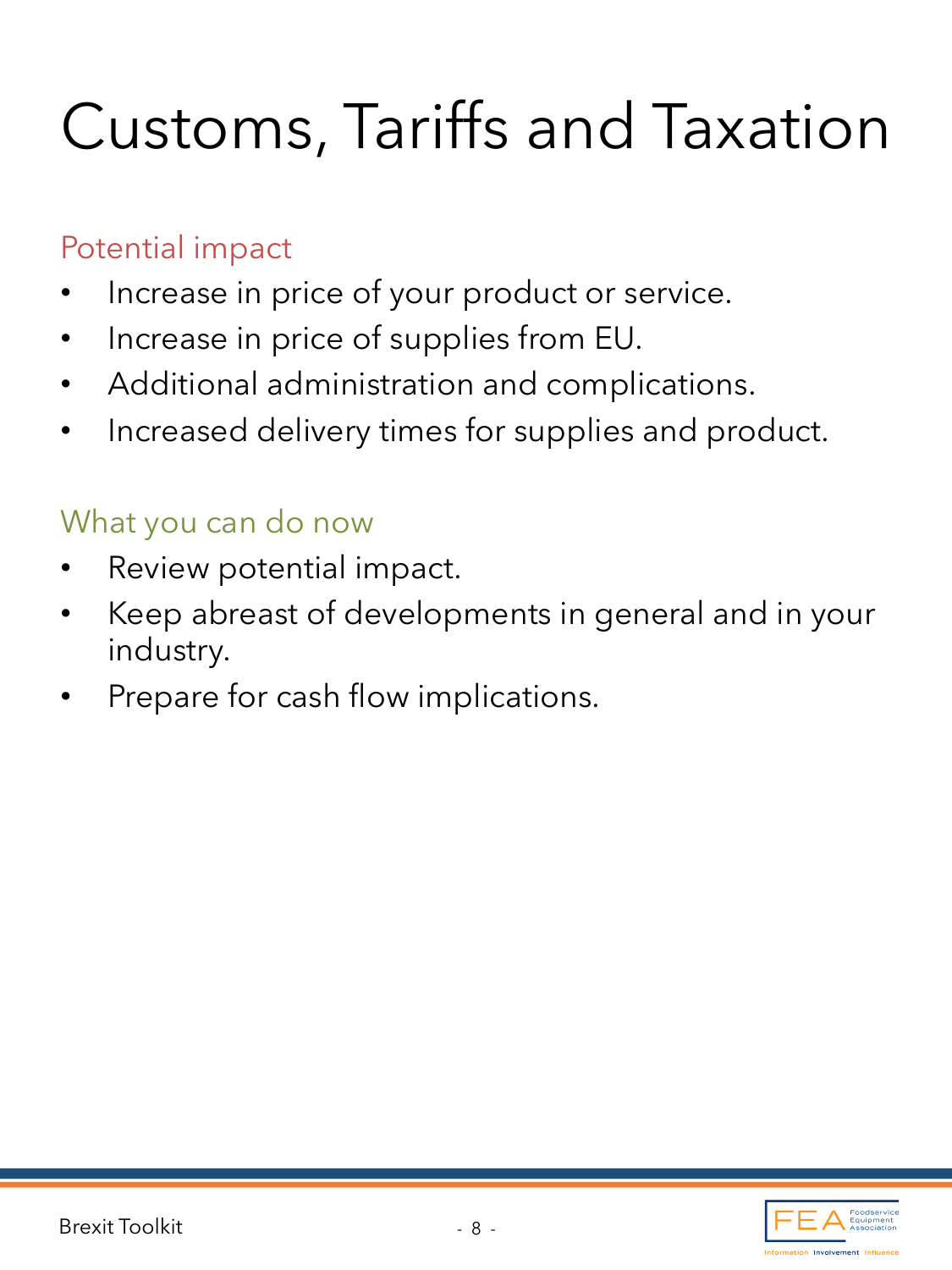### 3. Innovation

- 3.1 Do you understand the potential impact of Brexit on your customers?
- 3.2 Do you plan to adapt your products in preparation for a potential increase in competition?
- 3.3 Do you plan to invest resources in developing and improving new products and services?
- 3.4 Have you considered the impact of changes to compliance requirements?

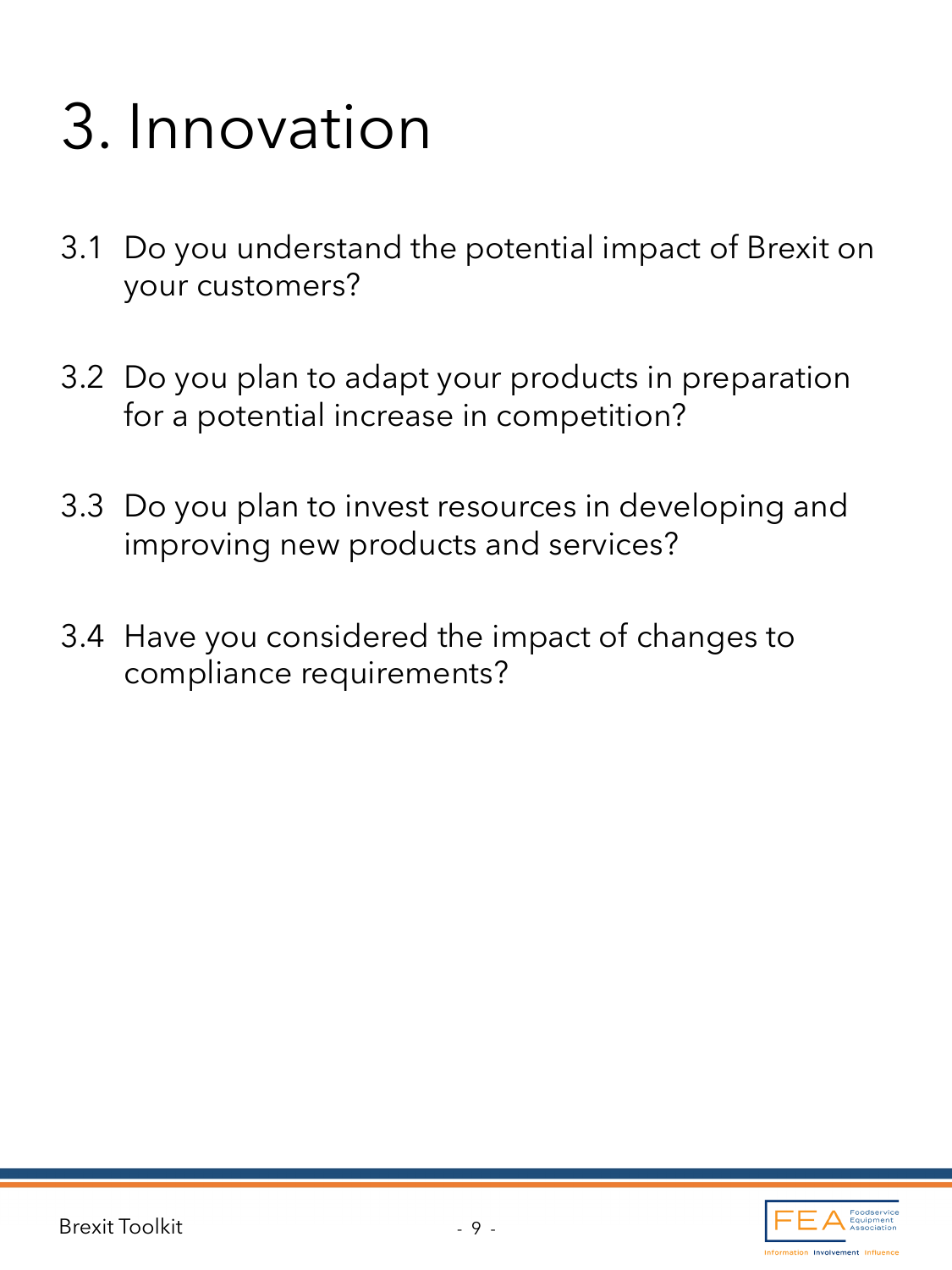### Regulations and Standards

#### Potential impact

- UK becomes a 'third country'.
- Possible need to comply with different regulations and standards for imports to the UK market.
- Possible non-compliance of raw material and components supplied from UK.

#### What you can do now

Understand the standards and regulations relevant to your business.

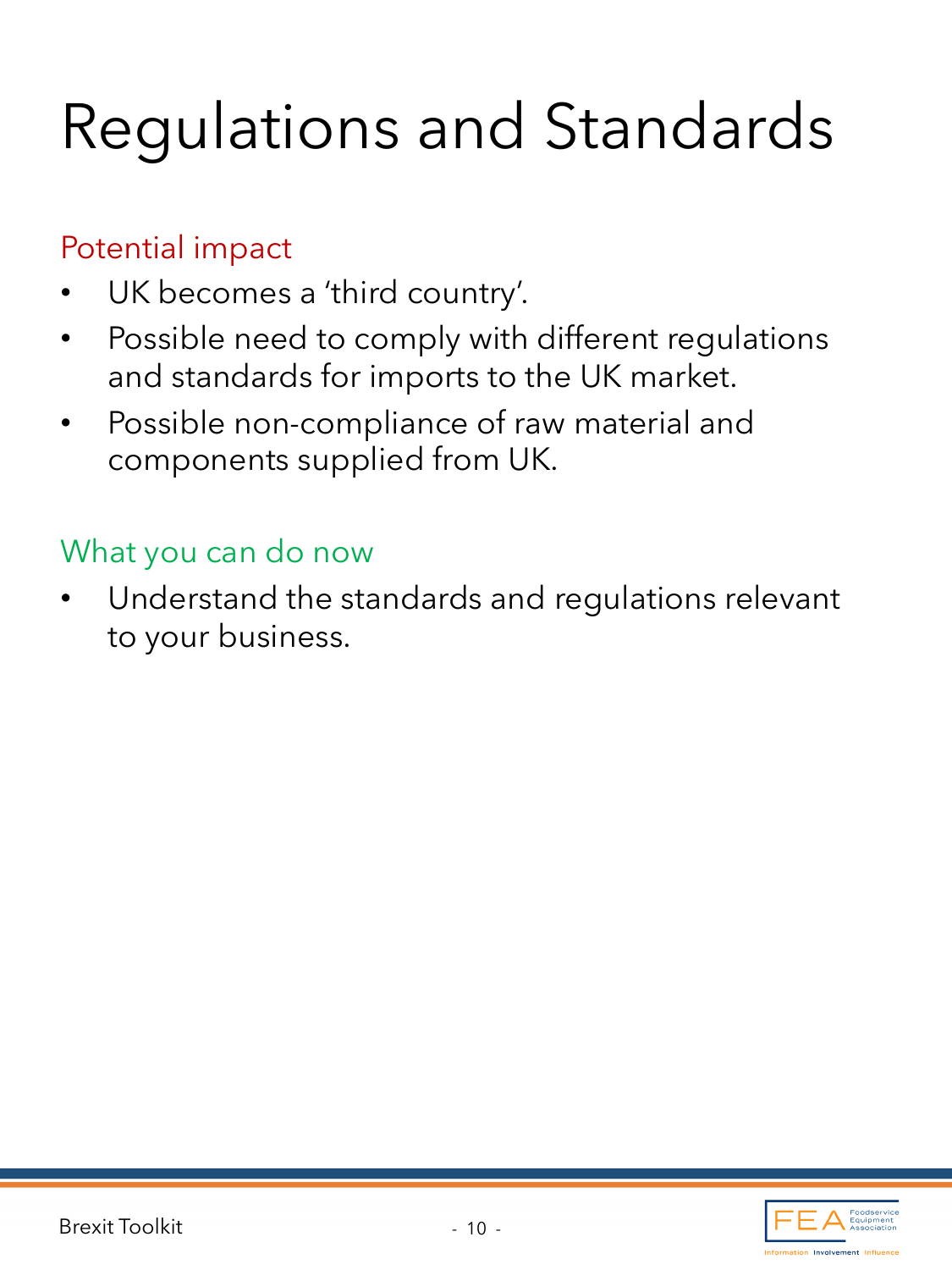# 4. Sales and Marketing

Understanding, meeting market needs; generating, converting leads into sales

- 4.1 Have you assessed the impact of Brexit on your sales and marketing plans for the European and global markets?
- 4.2 Do you need to alter your sales and marketing plans in light of Brexit?
- 4.3 Do you have the resources to support a new sales and marketing plan?
- 4.5 How suitable are your existing products for new markets?
- 4.6 What are the effects on cash flow?

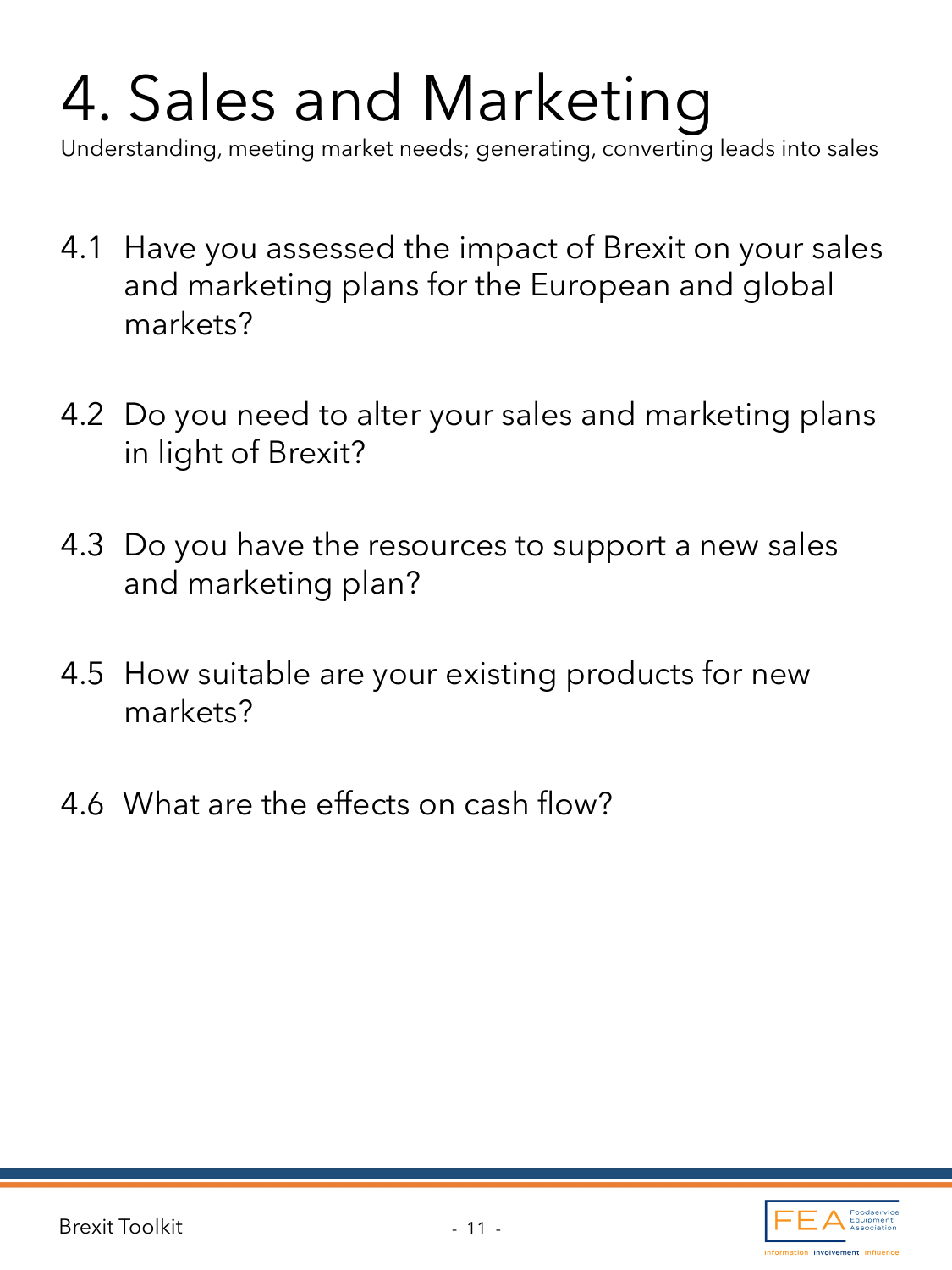### UK Market Dynamics

#### Potential impact

- Business contraction due to an economic slowdown.
- Loss of business due to campaigns etc.

- Assign a team member responsibility for Brexit.
- Get close to your customers.
- Start working on a plan to protect and diversify.

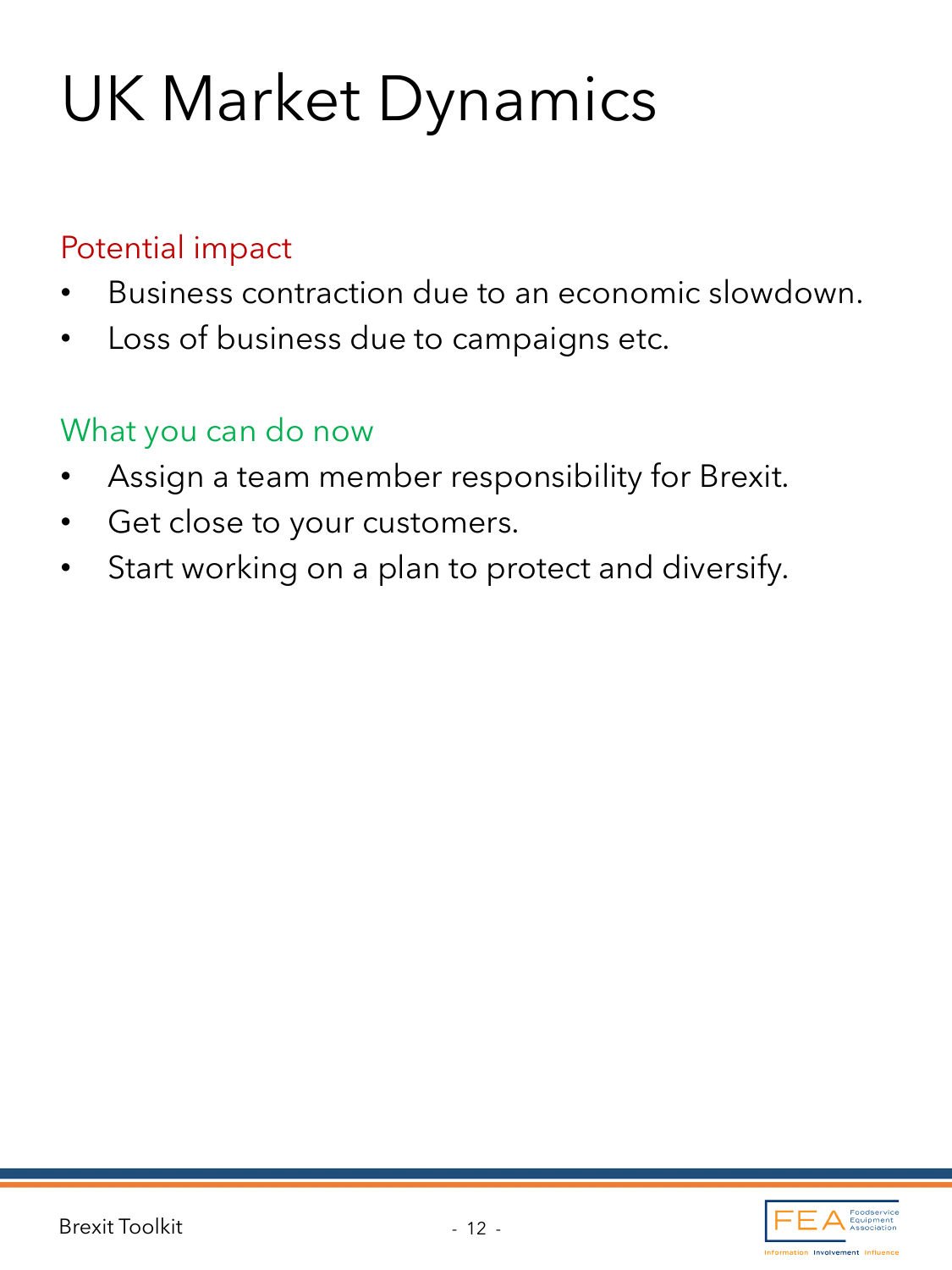### Customers

#### Potential impact

- Loss of business due to challenges faced by/change in strategy of your customers.
- New opportunities with your customers.

- Deepen relationship with your clients.
- Meet the right people regularly.
- Increase intelligence gathering activities.
- Identify new target customers.

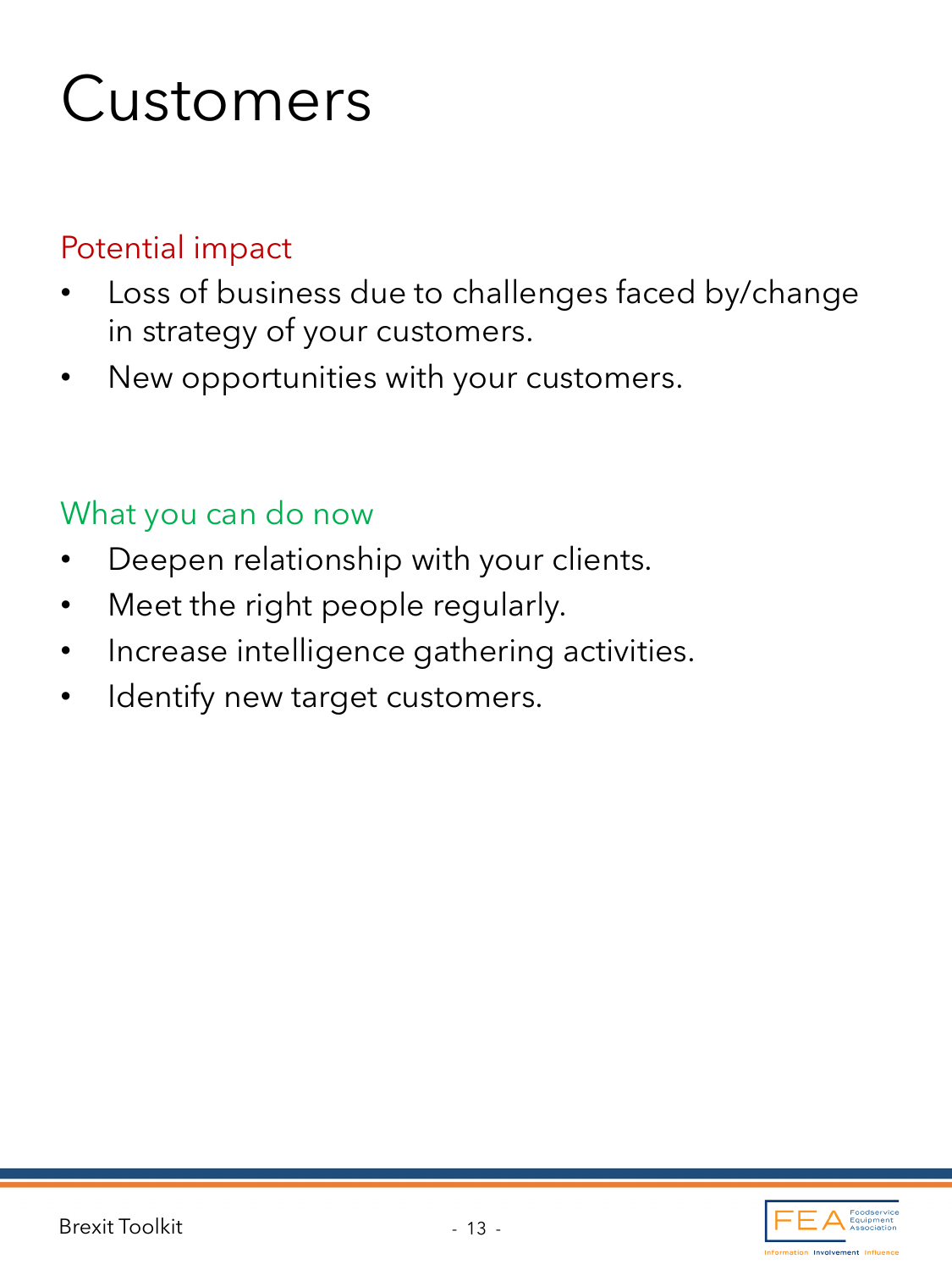### **Competition**

#### Potential impact

- Increased and new competition in UK, Europe and beyond.
- Loss of opportunities with EU companies looking for EU suppliers.

- Identify areas where you can reduce costs and improve efficiencies.
- Understand your competition to develop differentiated offers.
- Identify new opportunities outside the EU.

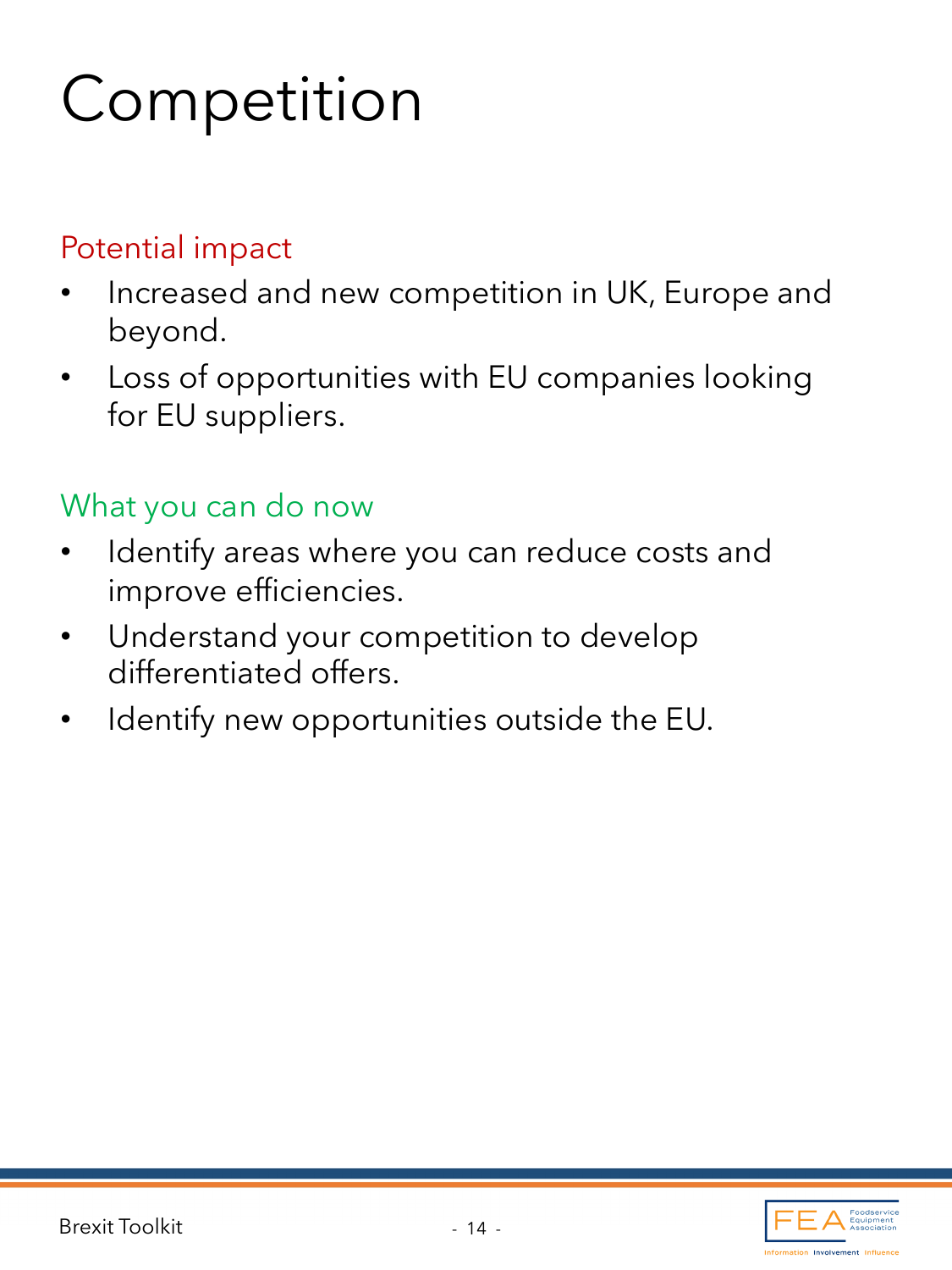### 5. Finance

- 5.1 Have you assessed the short, medium and long term impact of currency volatility on your business?
- 5.2 Have you considered the potential for price changes with your customers and key suppliers?
- 5.3 Have you considered potential additional cash flow needs in light of changes driven by Brexit?
- 5.4 Do you carry out regular financial forecasting and financial planning reviews?

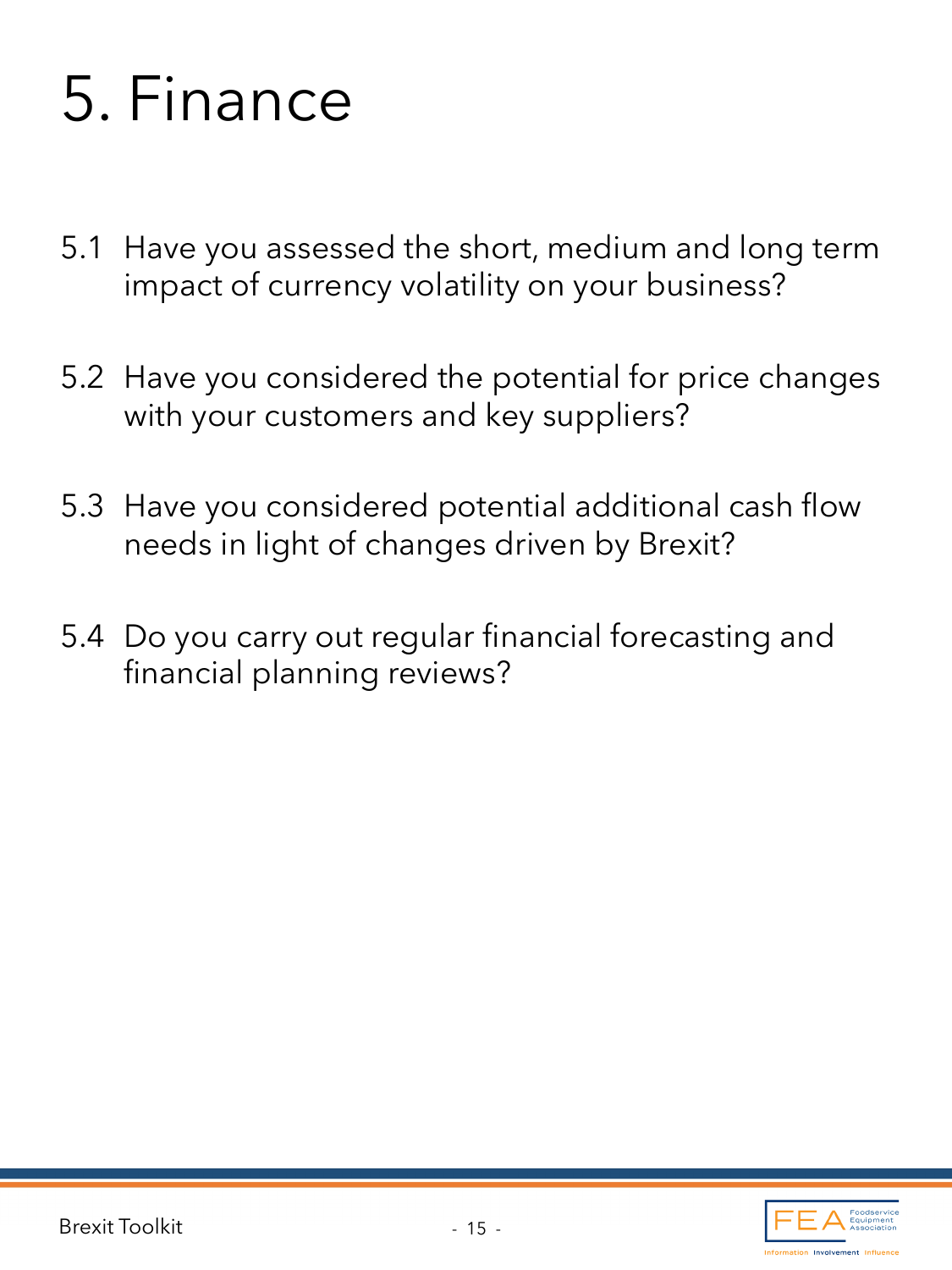## **Currency**

#### Potential impact

- Profitability hit due to lower Sterling value.
- Uncertainty, leading to delayed decision making.

- Know your break even exchange rate.
- Know the margin you need.
- Consider financial instruments to provide some certainty.
- Consider re-negotiation of pricing.

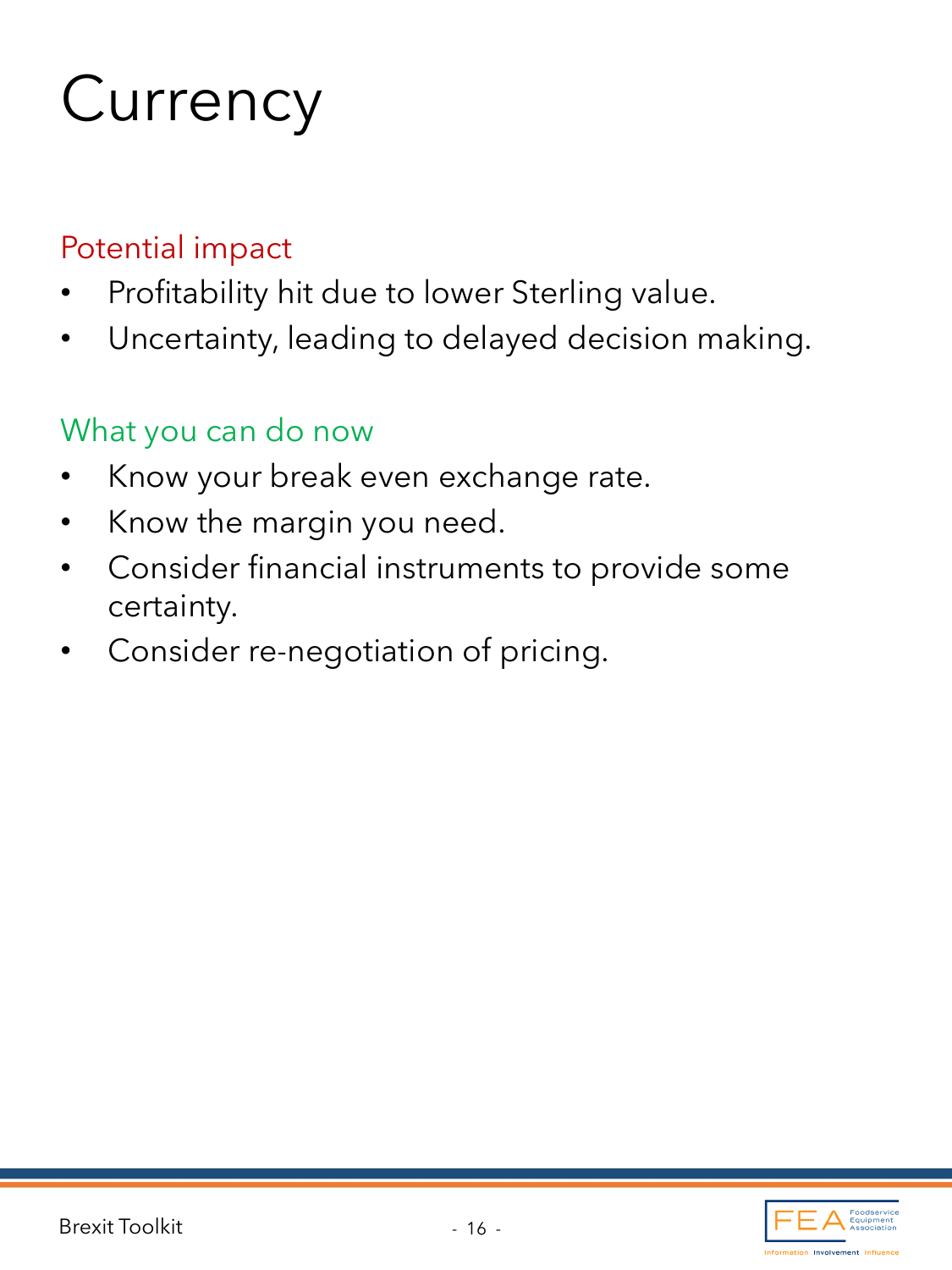# 6. People and Management

Alignment of organisation structure, management and skills to objectives

- 6.1 Have you looked at how potential restrictions on the movement of people may impact your business?
- 6.2 Do you have the people and skills to allow you to adequately respond to Brexit?
- 6.3 Do you expect Brexit to impact on your recruitment plans?
- 6.4 Have you planned for potential additional recruitment administration costs arising from Brexit?

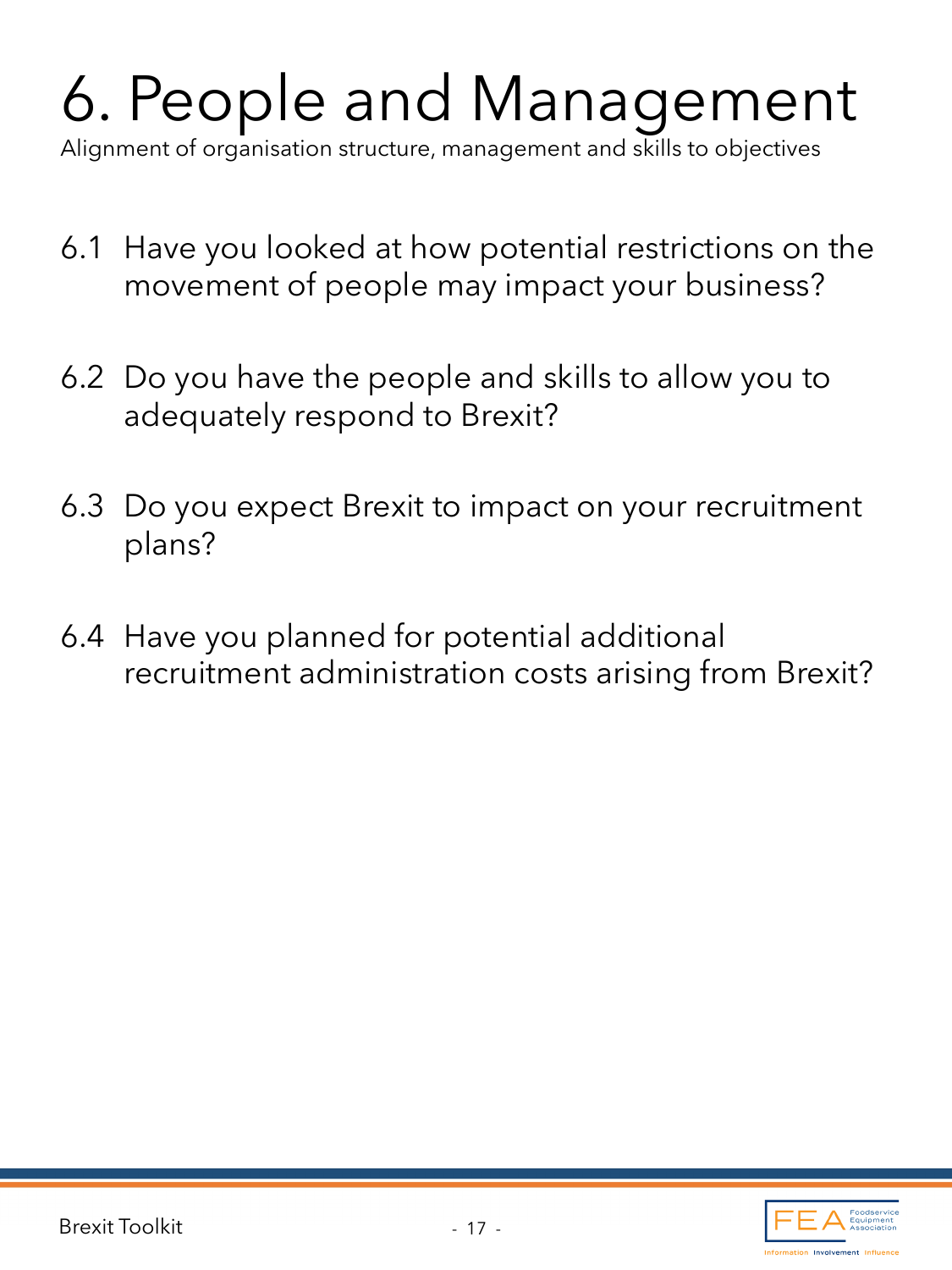### Movement of People

#### Potential impact

- Restrictions on temporary transfer of non EU staff to UK to deliver services.
- Restrictions on employment of non-UK staff.
- Difficulty in finding new staff in UK.
- Complications in employment contracts, visa etc.

- Get clarity on extent of people movement in your business.
- Get clarity on residential status and intentions of staff.
- Keep abreast of developments.